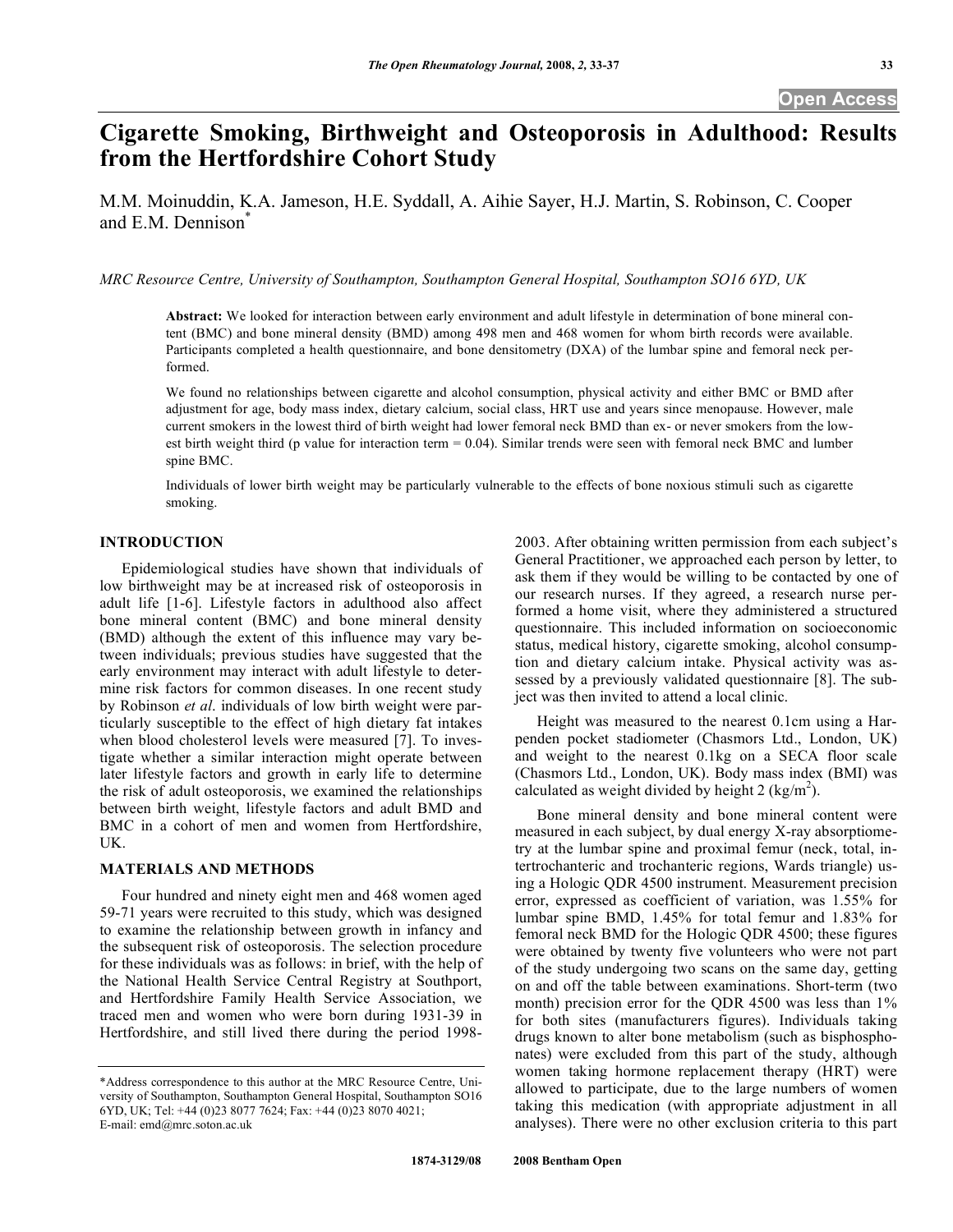of the study, and subjects were approached for consent as they attended clinic.

 Variables were summarised with the use of means and standard deviations (SD). Multiple linear regression was used to explore the main and interactive effects of birthweight and lifestyle on BMD and BMC. Continous measures of birth weight were used in these analyses, though results were summarised by thirds of birthweight for ease of presentation. The linear regression models were performed both unadjusted and adjusted for age, BMI, dietary calcium, social class, and HRT use and years since menopause in women. All analyses were carried out using STATA (statistical package version 10)*.*

 Ethical permission for the study was granted by the East and North Hertfordshire Ethical Committees. All participants gave written informed consent.

#### **RESULTS**

 The mean age of the men and women studied was 64.8 and 66.3 years respectively. The weekly alcohol consumption, physical activity, current BMI, socioeconomic status, BMD and BMC of the men and women studied are shown in Table **1**. Thirty four percent of the men and 62% of the women had never smoked, while 52% of the men and 28% of the women were ex-smokers. The remaining 15% of the men and 10% of the women were current smokers. Four percent of men and 18% of women were non-drinkers, while 21% of the men and 12% of the women were moderate drinkers (i.e., 11-21 units per week for men, 8-14 units per

**Table 1. Characteristics of Study Participants** 

| week for women). Twenty five percent of men and 3% of        |
|--------------------------------------------------------------|
| women consumed greater than the recommended units of         |
| alcohol per week (i.e., $> 21$ units per week for men, $>14$ |
| units per week for women). The geometric mean daily cal-     |
| cium intake was 1219 mg in men and 1085 mg in women.         |

 We found no relationship between the lifestyle factors studied (alcohol and cigarette consumption, physical activity) and either BMD or BMC in this group as a whole (Table **2**). However, when we examined the associations between BMD or BMC and lifestyle factors in men and women according to tertile of birth weight, smoking status and birth weight appeared to interact in the determination of femoral neck and total femoral bone mineral content for men (Table **3**). Hence, in the lowest tertile of birth weight, current male smokers had a mean femoral neck BMC of 4.49 (SD 0.55) g compared with a mean femoral neck BMC of 4.87 (SD 0.75) g for ex-smokers and a mean femoral neck BMC of 4.97 (SD 0.79) g for never smoked ( $p$  for interaction = 0.01 for current smoking and birth weight in men). This relationship was attenuated by adjustment for age, BMI, dietary calcium and social class (p=0.07). Similarly, in the lowest third of birth weight, current male smokers had a mean femoral neck BMD of 0.77 (SD 0.09)  $g/cm^2$  compared with a mean femoral neck BMD of 0.85 (SD 0.12)  $g/cm^2$  for ex-smokers and a mean femoral neck BMD of  $0.84$  (SD 0.12) g/cm<sup>2</sup> for never smoked ( $p$  for interaction  $= 0.04$  for current smoking and birth weight in men). Again, this relationship was attenuated after adjustment for age, BMI, dietary calcium and social class (p=0.18) (Table **4**). A similar trend was seen in the re-

| <b>Characteristics</b>                                     | Males $(n=498)$  | Females $(n=468)$ |
|------------------------------------------------------------|------------------|-------------------|
| Age $(yrs)$                                                | 64.8(2.5)        | 66.3(2.6)         |
| BMI $(kg/m2)1$                                             | 26.6(1.1)        | 26.9(1.2)         |
| Alcohol consumption (units per week) <sup>2</sup>          | 10.0 (3.0, 22.5) | 2.5(0.5, 7.0)     |
| Habitual Activity $(\%)^3$                                 | 64.0(14.8)       | 61.3(14.9)        |
| $N$ (%) Current smokers                                    | 73 (14.7)        | 45(9.6)           |
| $N$ (%) Ex-smokers                                         | 258(51.8)        | 132(28.2)         |
| N (%) Never smoked                                         | 167(33.5)        | 290(62.0)         |
| N (%) Current manual social class IIIM-V <sup>4</sup>      | 277(55.6)        | 286(61.1)         |
| N (%) Current non-manual social class I-IIINM <sup>4</sup> | 193 (38.8)       | 182 (38.9)        |
| Femoral Neck BMD $(g/cm^2)^5$                              | 0.85(0.12)       | 0.76(0.12)        |
| Total femoral BMD $(g/cm^2)^5$                             | 1.04(0.13)       | 0.90(0.13)        |
| Lumbar Spine BMD $(g/cm^2)^6$                              | 1.08(0.16)       | 0.96(0.17)        |
| Femoral Neck BMC $(g)^5$                                   | 5.0(0.8)         | 3.9(0.7)          |
| Total femoral BMC $(g)^5$                                  | 48.4(8.1)        | 32.5(5.8)         |
| Lumbar spine BMC $(g)^7$                                   | 77.4 (15.6)      | 57.2 (13.2)       |

Mean (SD) unless stated otherwise.

<sup>1</sup>Geometric mean and SD.

<sup>2</sup>Median and IQR among drinkers. 20 men and 86 women stated that they do not drink alcohol.

<sup>3</sup>Standardised score ranging 0-100 derived from frequency of gardening, housework, climbing stairs and carrying loads in a typical week. Higher scores indicate greater level of activity.

4 Social class was unclassified for 28 men.

5 Data on femoral neck BMD and BMC and total femoral BMD and BMC was missing for 3 men and 1 woman.

6 Data on lumbar spine BMD was missing for 1 man.

7 Data on lumbar spine BMC was missing for 3 men and 25 women.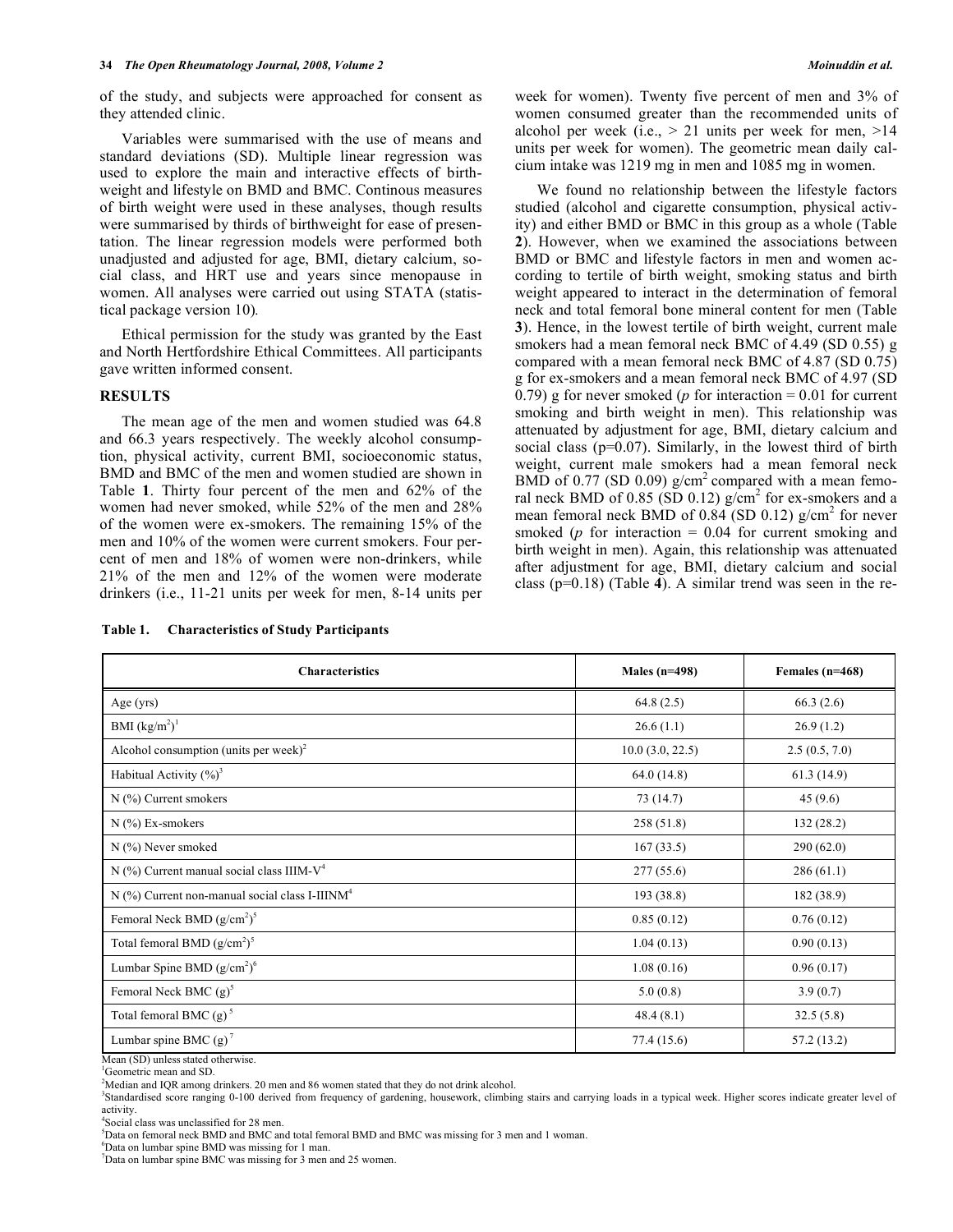| Table 2. Univariate Analyses of Smoker Status, Alcohol Consumption and Physical Activity as Explanatory Variables for Femoral |
|-------------------------------------------------------------------------------------------------------------------------------|
| Neck BMD and BMC in Men                                                                                                       |

|                                  |                                                   | <b>Femoral Neck BMD</b>                   |         |  |
|----------------------------------|---------------------------------------------------|-------------------------------------------|---------|--|
|                                  |                                                   | <b>Regression Coefficient (95% CI)</b>    | p-Value |  |
|                                  | Never smoked                                      |                                           |         |  |
| Smoker status:                   | Ex-smoker                                         | $0.005 (-0.019, 0.029)$                   | 0.67    |  |
|                                  | $-0.004$ ( $-0.038$ , $0.029$ )<br>Current smoker |                                           | 0.80    |  |
| Alcohol consumption (units/week) |                                                   | $0.0005 (-0.0002, 0.0012)$                | 0.17    |  |
| Physical activity                |                                                   | $0.0001$ ( $-0.0006$ , $0.0008$ )<br>0.77 |         |  |
|                                  |                                                   | <b>Femoral Neck BMC</b>                   |         |  |
|                                  |                                                   |                                           |         |  |
|                                  |                                                   | <b>Regression Coefficient (95% CI)</b>    | p-Value |  |
|                                  | Never smoked                                      |                                           | ٠       |  |
| Smoker status:                   | Ex-smoker                                         | $-0.03$ $(-0.18, 0.13)$                   | 0.74    |  |
|                                  | Current smoker                                    | $-0.02$ $(-0.24, 0.20)$                   | 0.83    |  |
| Alcohol consumption (units/week) |                                                   | $0.004 (-0.001, 0.008)$                   | 0.12    |  |

lationship between lumbar spine BMC and smoking and birth weight in men, but this was not significant. If only smoking and birth weight were included in the multivariate regression model, the adjusted  $\mathbb{R}^2$  ranged from 0.3% to 2.1%, with an adjusted  $R^2$  value for total femoral BMC in men of 2.1%, reflecting the inherent biological variability and both measured and unmeasured confounders in epidemiological studies. An estimate of lifetime total cigarette consumption (cigarette pack years) was not significantly associated with BMC or BMD at any site.

 The interaction between BMD or BMC and smoking and birth weight was not seen in women, and nor were any interactions observed between early life and alcohol consumption or physical activity levels as determinants of BMC or BMD.

### **DISCUSSION**

 We have found an interaction between smoking status and birth weight in a cohort of men from Hertfordshire. In males of low birth weight, smoking was found to be associated with a low BMD. Our findings suggest that individuals of lower birth weight may be particularly vulnerable to the effects of noxious stimuli to the skeleton, such as cigarette smoking. We have not found a similar interaction in women. Although this may reflect a true lack of effect in women, we suspect that our findings reflect limited power to detect a similar association in women (45 (10%) of the women were current smokers while 290 (62%) women had never smoked; in men 73 (15%) were current smokers and 167 (34%) had never smoked).

 Our study has a number of limitations. The individuals recruited were selected because they had been born in Hertfordshire, and continued to live there at the age of 60-75 years, as in previous studies. However, we have previously demonstrated that the Hertfordshire populations studied have similar smoking characteristics and bone density to national figures, suggesting that selection bias is minimal [9]. Also,

as discussed above, the lack of interaction in women could either reflect a true lack of interaction or limited study power due to low numbers of female current smokers and limited sample size in general.

 An inverse relationship between smoking and bone density is well established [10], and is due to multiple factors including an earlier menopause in females, reduced body weight and enhanced metabolic breakdown of exogenous oestrogens (again in women). *In vitro*, cigarette smoke extract inhibited *in vitro* differentiation of osteoprogenitor cells to osteoblast like cells. In a recent meta-analysis [11], the results of 48 published studies were combined. The authors concluded that although they were able to demonstrate no significant difference in bone density at age 50 between smokers and non-smokers, bone density in women diminished by about an extra 2% for every 10 year increase in age, with a difference of 6% at age 80. Although the confounding effects of body mass index and oestrogen were mentioned, this meta-analysis could not fully address the lifestyle differences between smokers and non-smokers. Cigarette smoking was recently the subject of a further recent meta-analysis that found current smoking was associated with a significantly increased risk of any fracture compared to non-smokers [12]. Adjustment for BMD had little impact on the increased risk. Risk ratios were significantly higher in men than women for all fractures and for osteoporotic fractures, but not for hip fracture. It has been suggested that this may reflect a dose response effect, and the higher consumption of tobacco among males. Low BMD accounted for only 23% of the smoking-related risk of hip fracture, while adjustment for BMI had a small downward effect on risk for all fracture outcomes. A smoking history was associated with a significantly increased risk of fracture compared with individuals without a smoking history, but the risk was lower than for current smokers.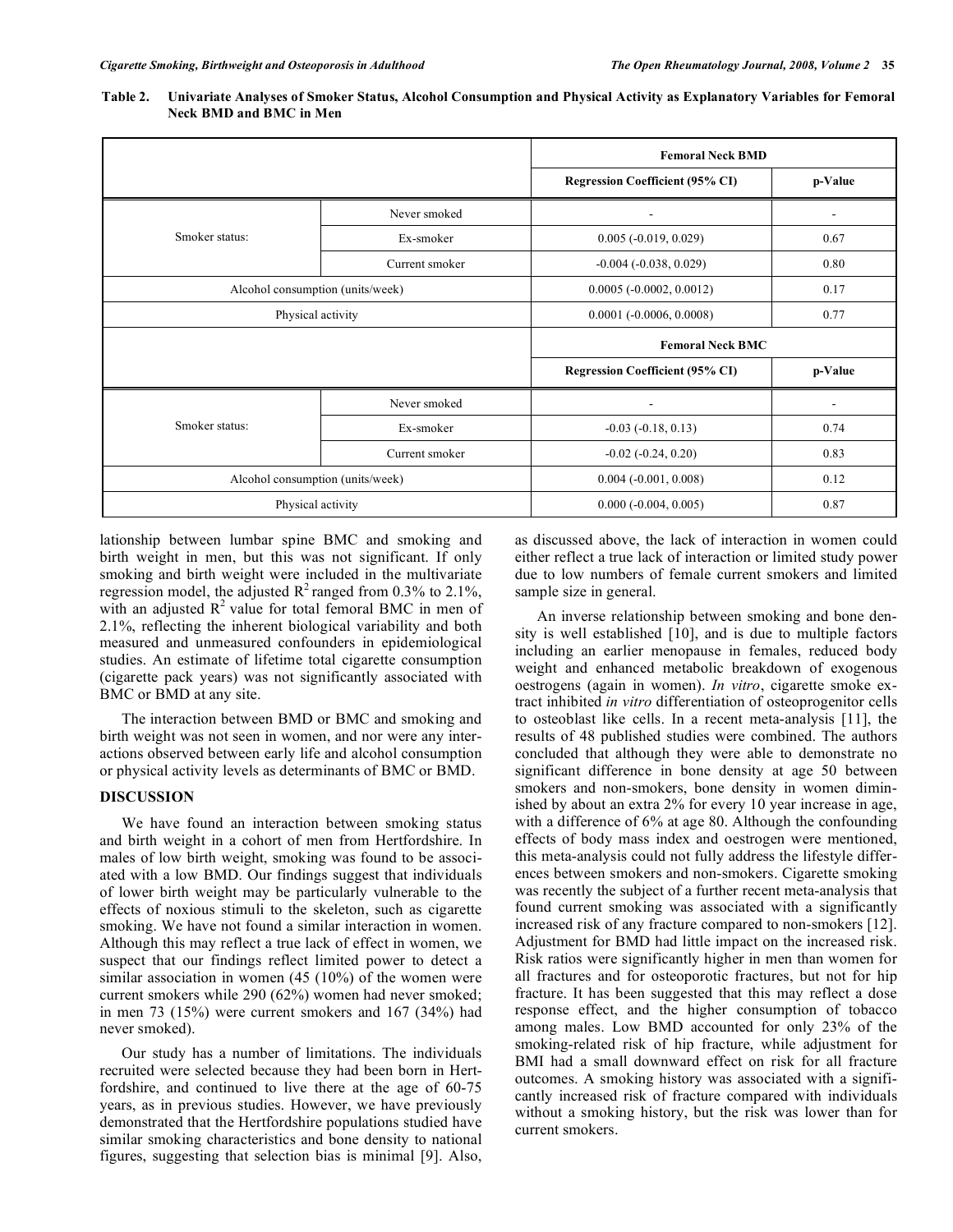| Table 3. | <b>Bone Mineral Content (BMC) According to Birth Weight</b> |  |  |
|----------|-------------------------------------------------------------|--|--|
|          |                                                             |  |  |

|                          |                                     | Men                                 |                                      | Women                               |                                     |                                      |
|--------------------------|-------------------------------------|-------------------------------------|--------------------------------------|-------------------------------------|-------------------------------------|--------------------------------------|
|                          | <b>Lowest Third Birth</b><br>Weight | <b>Middle Third Birth</b><br>Weight | <b>Highest Third Birth</b><br>Weight | <b>Lowest Third Birth</b><br>Weight | <b>Middle Third Birth</b><br>Weight | <b>Highest Third Birth</b><br>Weight |
| <b>Femoral Neck BMC</b>  |                                     |                                     |                                      |                                     |                                     |                                      |
| Current                  | 4.49(0.55)                          | 5.20(1.03)                          | 5.26(0.77)                           | 3.89(0.78)                          | 4.04(0.70)                          | 3.96(0.65)                           |
| smoker                   | $n = 23$                            | $n = 24$                            | $n = 26$                             | $n = 15$                            | $n = 17$                            | $n = 13$                             |
| Ex-smoker                | 4.87(0.75)                          | 5.00(0.80)                          | 5.11(0.78)                           | 3.92(0.64)                          | 4.06(0.71)                          | 3.98(0.72)                           |
|                          | $n = 83$                            | $n = 81$                            | $n = 91$                             | $n = 50$                            | $n = 42$                            | $n = 39$                             |
| Never                    | 4.97(0.79)                          | 5.05(0.86)                          | 5.03(0.67)                           | 3.75(0.61)                          | 3.89(0.73)                          | 3.90(0.61)                           |
| smoked                   | $n = 51$                            | $n = 67$                            | $n = 49$                             | $n = 130$                           | $n = 100$                           | $n = 60$                             |
|                          |                                     | $p = 0.01$ ( $p = 0.07$ adjusted)   |                                      |                                     | $p = 0.19$ ( $p = 0.29$ adjusted)   |                                      |
| <b>Total Femoral BMC</b> |                                     |                                     |                                      |                                     |                                     |                                      |
| Current                  | 44.7(7.3)                           | 50.0(8.7)                           | 51.8 (9.7)                           | 31.6(4.3)                           | 33.0(6.2)                           | 35.3(7.7)                            |
| smoker                   | $n = 23$                            | $n = 24$                            | $n = 26$                             | $n = 15$                            | $n = 17$                            | $n = 13$                             |
| Ex-smoker                | 46.3(8.6)                           | 48.9(8.0)                           | 49.2(8.0)                            | 32.4(5.9)                           | 33.8(6.2)                           | 32.9(5.1)                            |
|                          | $n = 83$                            | $n = 81$                            | $n = 91$                             | $n = 50$                            | $n = 42$                            | $n = 39$                             |
| Never                    | 48.4 (8.5)                          | 48.8(7.3)                           | 48.4(8.0)                            | 31.4(5.8)                           | 32.2(6.0)                           | 33.5(5.4)                            |
| smoked                   | $n = 51$                            | $n = 67$                            | $n = 91$                             | $n = 130$                           | $n = 100$                           | $n = 60$                             |
|                          | $p = 0.01$ ( $p = 0.06$ adjusted)   |                                     | $p = 0.98 (p = 0.69$ adjusted)       |                                     |                                     |                                      |
| <b>Lumbar Spine BMC</b>  |                                     |                                     |                                      |                                     |                                     |                                      |
| Current                  | 73.1(11.4)                          | 79.2 (12.9)                         | 75.2(13.3)                           | 57.9(8.1)                           | 58.6(12.1)                          | 63.3(21.9)                           |
| smoker                   | $n = 23$                            | $n = 24$                            | $n = 25$                             | $n = 15$                            | $n = 17$                            | $n = 10$                             |
| Ex-smoker                | 74.5 (15.2)                         | 78.5 (14.9)                         | 80.9 (17.0)                          | 57.9 (13.2)                         | 60.1(12.0)                          | 57.4 (15.5)                          |
|                          | $n = 84$                            | $n = 81$                            | $n = 92$                             | $n = 49$                            | $n = 40$                            | $n = 39$                             |
| Never                    | 75.8 (16.3)                         | 79.3 (15.7)                         | 75.3 (16.9)                          | 54.0 (12.5)                         | 57.5(14.1)                          | 58.7 (11.3)                          |
| smoked                   | $n = 50$                            | $n = 67$                            | $n = 49$                             | $n = 121$                           | $n = 95$                            | $n = 57$                             |
|                          |                                     | $p = 0.69$ ( $p = 0.96$ adjusted)   |                                      |                                     | $p = 0.98 (p = 0.98$ adjusted)      |                                      |

Figures given are mean BMC (g) with standard deviations in parentheses. P-values given are for the interaction between current smoker and birth weight, with and without adjusting for age, BMI, dietary calcium, social class and HRT use and years since menopause in women.

**Table 4. Femoral Neck BMD According to Birth Weight in Men** 

|                | <b>Lowest Third</b><br><b>Birth Weight</b> | Middle Third<br><b>Birth Weight</b> | <b>Highest Third</b><br><b>Birth Weight</b> |
|----------------|--------------------------------------------|-------------------------------------|---------------------------------------------|
| Current smoker | 0.77(0.09)                                 | 0.89(0.14)                          | 0.87(0.13)                                  |
|                | $n = 23$                                   | $n = 24$                            | $n = 26$                                    |
| Ex-smoker      | 0.85(0.12)                                 | 0.86(0.12)                          | 0.86(0.12)                                  |
|                | $n = 83$                                   | $n = 81$                            | $n = 91$                                    |
| Never smoked   | 0.84(0.12)                                 | 0.85(0.13)                          | 0.85(0.10)                                  |
|                | $n = 51$                                   | $n = 67$                            | $n = 49$                                    |
|                | $p = 0.04$ ( $p = 0.18$ adjusted)          |                                     |                                             |

Figures given are mean femoral neck BMD  $(g/cm<sup>2</sup>)$  with standard deviations in parentheses. The p-values given are for the interaction between current smoker and birth weight, with and without adjusting for age, BMI, dietary calcium and social class.

 Lorentzon *et al*. recently performed a study of areal and volumetric BMD among young male Scandinavian smokers [13]. Despite a low daily intake (average 10 cigarettes per day) and a reasonably short duration of smoking (average 4 years), they were able to demonstrate significantly lower a real BMD, and lower tibial trabecular volumetric BMD among the 9% of the study population who smoked daily. Hence this study would suggest an effect of smoking on peak bone mass in addition to the previous reports of an effect on age related bone loss [14, 15]. While the exact mechanism of these effects is unclear, it is likely to include an effect on sex hormones (female smokers have a premature menopause; male smokers have higher levels of testosterone, and both sexes have increased ACTH secretion and adrenal steroids), lower levels of circulating 25(OH)D, and a number of lifestyle variables associated with smoking may contribute to the observed effects, including lower BMI and levels of physical activity. At a cellular level, both stimulation and inhibition of osteoblast formation and activity have been reported, while in other cell types tobacco has been reported to induce apoptosis [16].

 Other studies have established that responses to adverse influences in adult life are conditioned by early growth. In the American nurses' health study, the highest risk of coro-